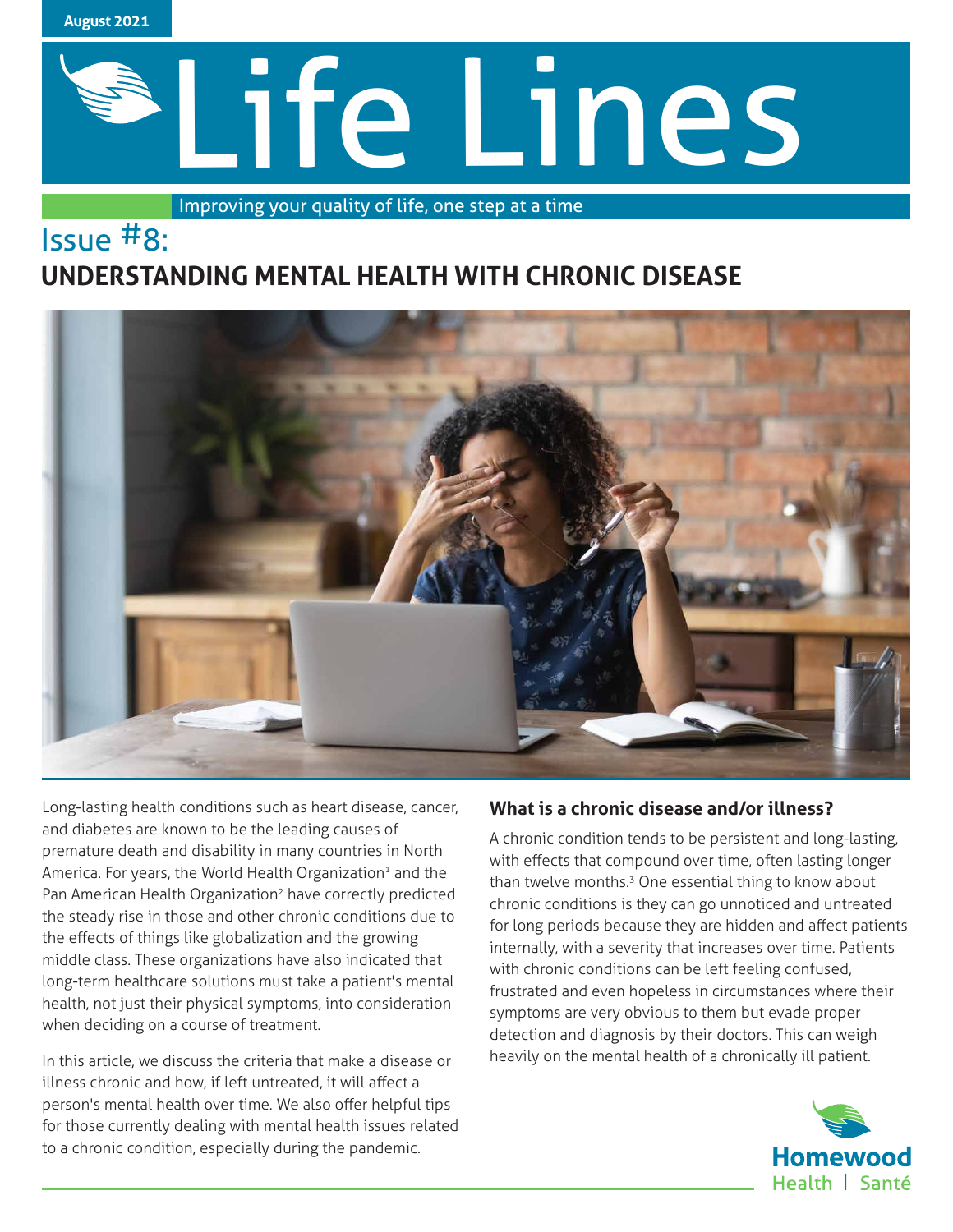# **What effects do chronic diseases and/or illnesses have on mental health?**

Eventually, a person who has been sick with a chronic condition will discover just how powerfully and fundamentally linked mental health and physical health is. They are twice as likely to develop depression and anxiety compared to those who are not chronically ill.<sup>4</sup> Having co-existing mental and physical conditions can and will diminish the quality of a person's life throughout their illness, tending to end in longer durations of suffering and worse than average patient outcomes.<sup>5</sup>

Other common mental health conditions that are caused or affected negatively by a chronic condition include:

- Mood and anxiety disorders
- High levels of stress
- Changes in body image and self-esteem
- Poor self-care practices, which could lead to worsening physical symptoms
- Suicidality

Although the mental health outcomes of a chronically ill person can seem grim, there are many proven ways to manage both the physical and mental impacts of disease and improve their quality of life.

# **Tips on managing mental health when you have a chronic disease and/or illness**

You don't feel yourself when you're in pain, in the middle of a flare-up, or just unable to engage in life the way you can without the chronic symptoms of your condition. Yet, there are identify-affirming and depression-lifting activities that can help. Pay attention to how you feel on a given day, and choose a tip below that suits your moods, needs, and energy level.

# **Physical exercise**

Evidence from many studies shows us that regular exercise can improve a person's mood. Walking is an excellent starter option, as it is free, locationally flexible, and can be done while socially distancing. You may prefer more adventurous activities like trail biking, rock climbing, or paddling on the water. Build a routine that incorporates various activities and consult with your doctor to ensure that the plan works with the chosen course of treatment without causing additional harm.<sup>6</sup>

#### **Mindfulness or meditation**

Studies suggest that just 10 minutes of quiet reflection, deep breathing, or guided imagery can not only relieve stress, but it can even increase one's overall stress tolerance.7 There are many guided meditation apps and videos available online, or you can make your meditation your own by listening to relaxing music, sitting in nature, or doing some light stretching as you meditate.

#### **Serving others**

For some people, purpose reveals itself through connections to others through serving them. Some seek meaning through spirituality and religious affiliation in their volunteering. You can explore whatever types of communities you value, like a cleanup program or a companionship program for ageing veterans.

#### **Group and solo counselling**

Your healthcare provider needs to know how you are feeling, both physically and emotionally.<sup>8</sup> Coping with a chronic condition can increase the stress of everyday life and affect your feeling of well-being. Depression and anxiety can make it challenging to manage and treat your condition. Your provider can help you explore the best way to address your feelings, which may include referrals for counselling, a social worker, a support group, or other vital support to cope with the challenges of a chronic condition.

# **Chronic conditions and COVID-19 considerations**

The most current information suggests that older people with chronic conditions are at higher risk of developing more severe illnesses or complications. Patients at higher risk for COVID-19 complications include more senior people with chronic conditions such as diabetes, heart disease and lung disease. While most people with COVID-19 recover, those with chronic conditions are also at higher risk of death if they become ill.

Patients at higher risk for COVID-19 complications due to a chronic condition must take the same measures to avoid influenza, colds, and other diseases, such as washing their hands regularly and avoiding touching their face.<sup>9</sup> They must also avoid large gatherings and stay away from other people who are ill. Of course, the downside to this is that isolation from people and outdoor activities puts a person who is already sick at further risk of depression, anxiety, and other mental health conditions.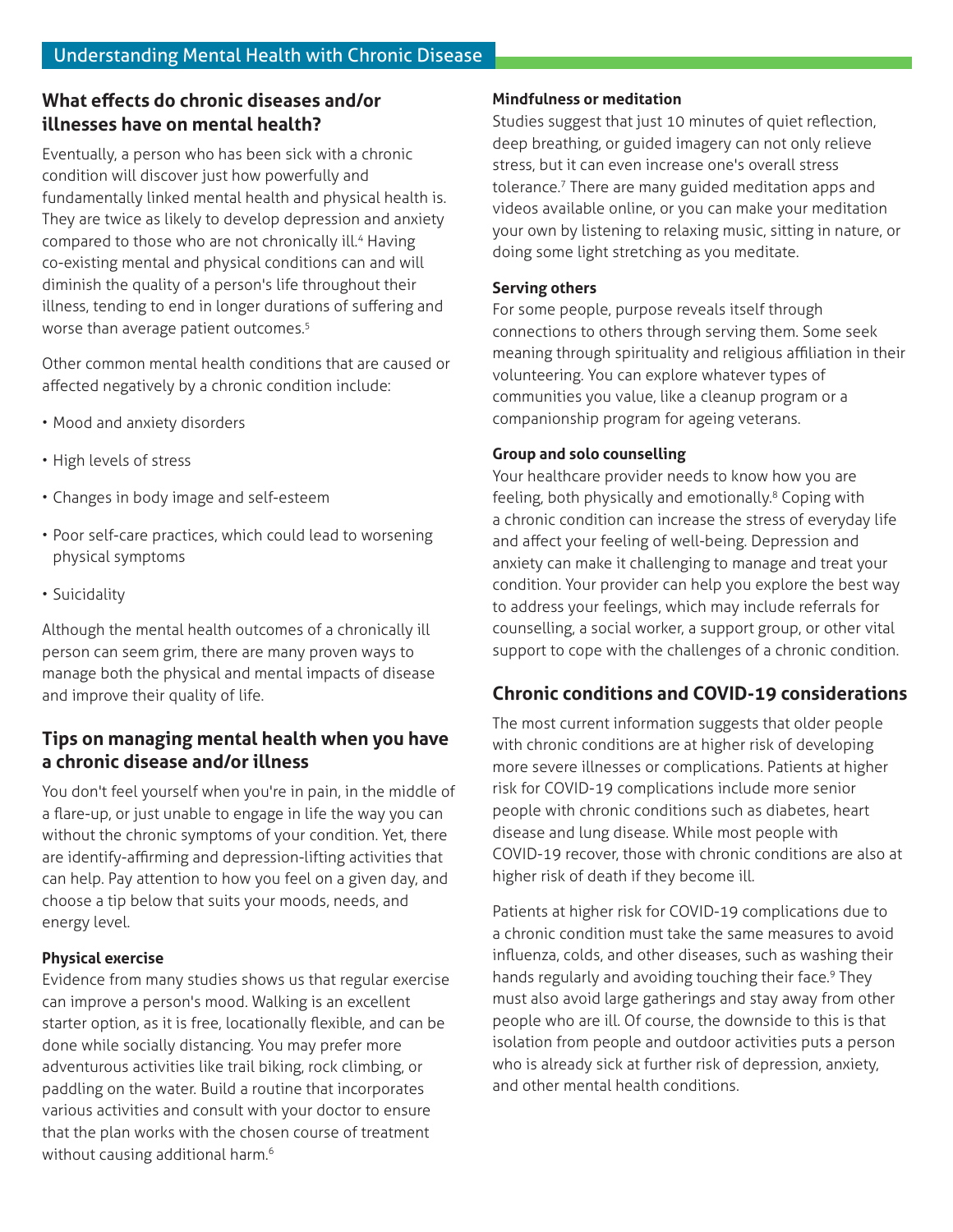# **How to help those with a chronic disease and/or illness**

If you are reading this because you are the friend or family of someone going through a chronic condition, know that you can do things to help.

#### **Get informed.**

The more you know about a chronic condition, the better equipped you'll be to understand what's happening to the person you care about and why. Direct your questions to the patient's doctor or nurse to get the most straightforward answers about their diagnosis and course of treatment.

### **Perform mental and physical health check-ins.**

Check-in on the person you care about regularly and try to notice any changes in the type or severity of the symptoms they are experiencing. Not only will this help you in empathizing with their struggle, but it should help you both get a clear idea of how they are reacting, physically and mentally, to their treatments.

# **Make a lifestyle change in solidarity.**

Treatment for just about any chronic condition involves lifestyle changes — stopping smoking, losing weight, exercising more, and shifting to healthier eating habits. If you can, try to adopt those same changes to improve your health and show support for the person you care about who is chronically ill. It usually pays handsome dividends, ranging from feeling better to living longer.

# **Understand the symptoms of depression.**

Dark, gloomy moods plague many people with chronic diseases and can hamper even a determined patient's best attempts to maintain their health. Knowing the signs of depression can equip you to intervene and disrupt these feelings constructively and beneficially, including mood-lifting activities (as suggested in a previous section) or medication.

#### **Prepare to talk frankly about end-of-life decisions.**

The diagnosis of a chronic condition tends to make one come to terms with the idea of a premature death caused by the condition.<sup>10</sup> If you find yourself having conversations with the person you care about that focus on death and end-of-life decisions, do what you can to become informed about the processes behind things like do-not-resuscitate orders, funeral and burial arrangements and estate management. Although these are typically uncomfortable subjects, the patient deserves the peace of mind of controlling what happens if and when they do pass.

It is common for a person's mental health to slip while dealing with chronic condition but it is essential to remember that not all chronic conditions lead to premature death. Many people can live long and fulfilling lives if they learn to manage the symptoms of their illness, which includes those connected to mental health and overall happiness. Temporary feelings of sadness are commonplace in cases of chronic conditions. Still, suppose these and other symptoms last longer than a couple of weeks. In that case, a person may need additional help from their healthcare professionals, family, and perhaps even their workplace to make coping with and enjoying life as easy as possible despite challenging circumstances. From physical activities to mentally stimulating challenges and even medications, there are many courses of action for someone who is facing a long-term condition that could diminish their mental health. When in doubt, refer to a healthcare professional for guidance on which activities will be the most and least beneficial depending on the specific diagnosis and the current status of the person's health.